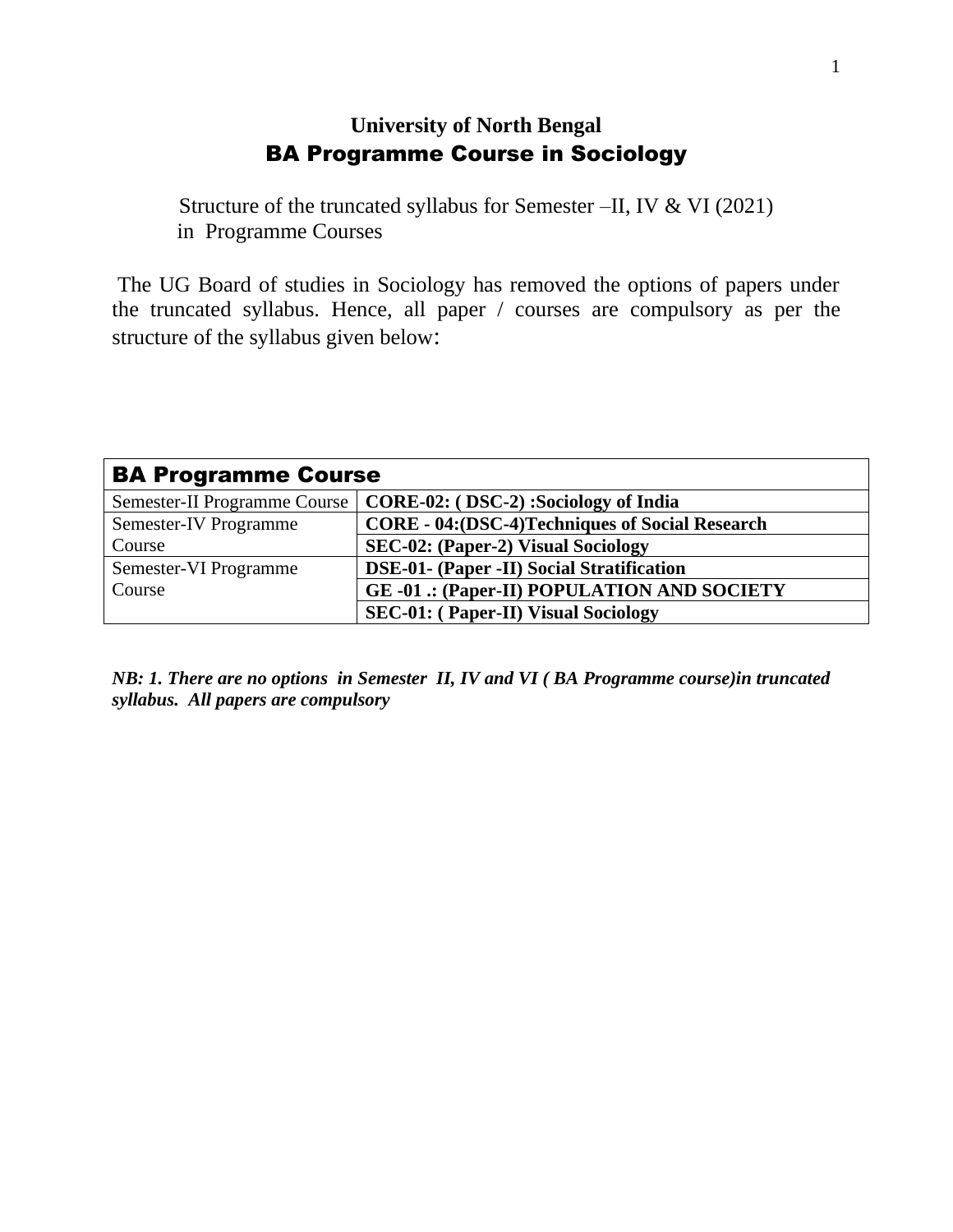#### **Semester –II [Truncated Syllabus]**

## **B. A. Programme in Sociology (Under CBCS Core -2 DSC--02: Sociology of India**

 **Credits: 6 Full Marks: 75** 

#### **Course Objectives:**

This paper aims to provide an outline of the institutions and processs of Indian society. The central objective is to encourage students to view the Indian reality through a sociological lens.

| Unit-01:          | India - A plural Society<br>Features of Pluralism, Unity in Diversity                                                                                                         |  |
|-------------------|-------------------------------------------------------------------------------------------------------------------------------------------------------------------------------|--|
| UNIT-2:           | Social Institutions and Practices<br>Caste – concept, definition, Characteristics,<br>٠<br>Tribe - Notion, definition, Characteristics, Tribal economy. Problems of<br>tribes |  |
| UNIT-3:           | <b>Institution of Family and Kinship</b>                                                                                                                                      |  |
| <b>UNIT-4:</b>    | Family - Definition, Forms, Structural and Functional Change<br>Marriage - Definition, Forms, Structural and Functional Change<br><b>State and Society:</b>                   |  |
|                   | Civil society – Meaning, Feature, Role in contemporary Society                                                                                                                |  |
|                   | Communalism – Causes of growth, Impact on contemporary Indian<br>Society                                                                                                      |  |
|                   | - Meaning, concept, Challenges of Secularism in India<br>Secularism                                                                                                           |  |
| <b>Reference:</b> |                                                                                                                                                                               |  |
|                   | 1. Mason, Philip 1967. "Unity and Diversity: An Introductory Review" in Philip Mason<br>(ed.) India and Ceylon: Unity and Diversity. London: Oxford University Press          |  |
|                   | 2. Stern, Robert W. 2003. Changing India. Cambridge: OUP, Introduction. Change, societies                                                                                     |  |
|                   | of India and Indian Society. pp. $1 - 31$ .                                                                                                                                   |  |
|                   | 3. Srinivas, M.N., 1969, "The Caste System in India", in A. Beteille(ed.) Social Inequality:                                                                                  |  |
|                   | Selected Readings. Harmondsworth: Penguin Books, pp.265-272.                                                                                                                  |  |

- **4.** Srinivas, M.N., 1956, "A Note on Sanskritization and Westernization", *The Far Eastern Quarterly*, Volume 15, No. 4, pp 481-496.
- **5.** Alavi, Hamaza and John Harriss (eds.) 1989. *Sociology of 'Developing Societies': South Asia.* London: Macmillan. In John Harriss"*The Formation of Indian society: Ideology and Power". pp. 126 –133.*
- **6.** Haimendorf, C.V.F., 1967, "The Position of Tribal Population in India", in Philip Mason (ed.), *India and Ceylon: Unity and Diversity*, New York: Oxford University Press, Chapter 9.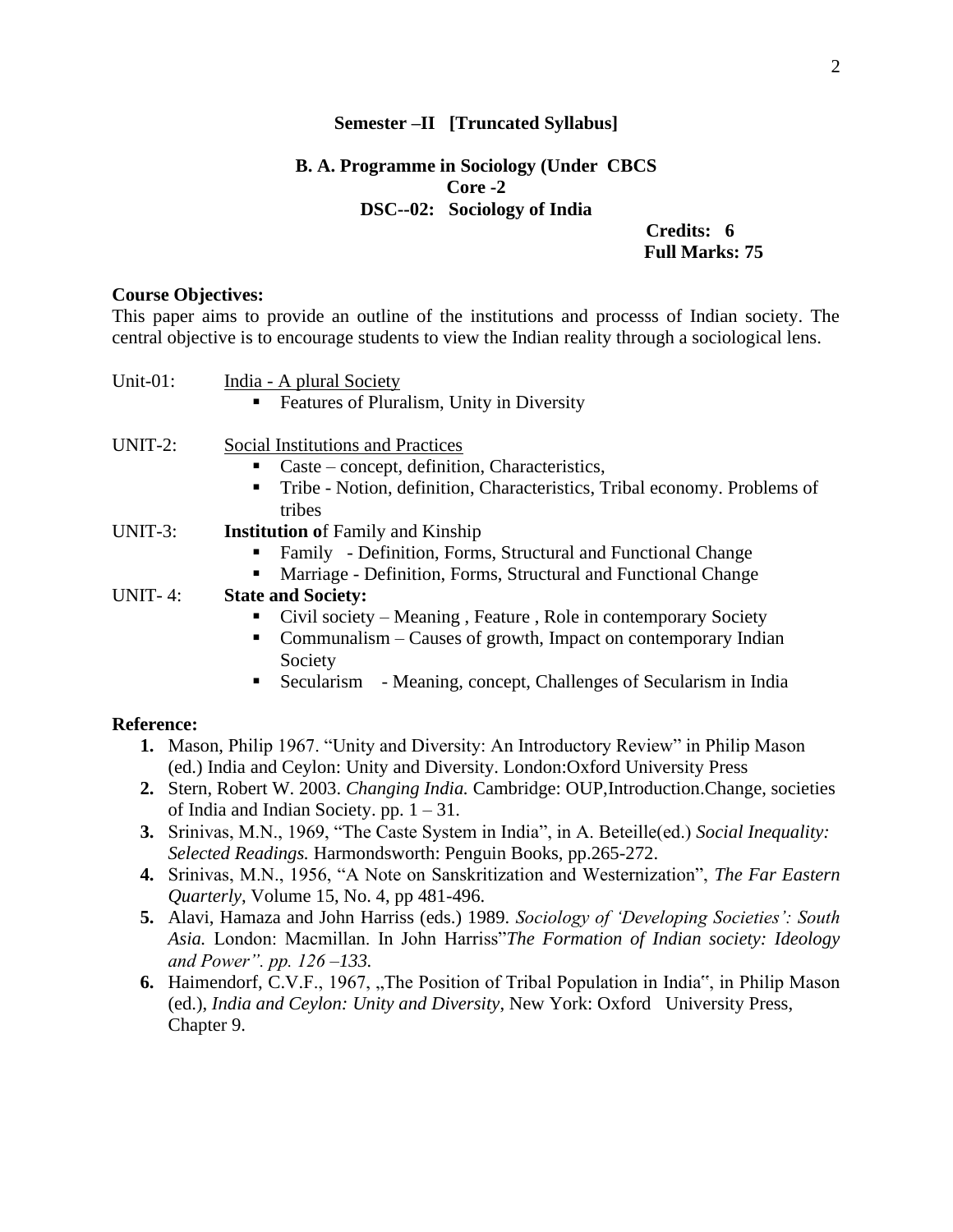#### **Semester –IV [Truncated Syllabus]**

## **BA Programme in Sociology (**Under CBCS) **CORE -04 DSC-4: Techniques of Social Research**

 **Credits: 2 Full Marks: 75** 

## **Course Objective:**

*This course aims to enhance the skills of students to understand and use techniques employed by social scientists to investigate social phenomena. With emphasis on formulating research design, methods of data collection, and data analysis, it will provide students with some elementary knowledge on how to conduct both, quantitative and qualitative research. The focus is on understanding through suggested exercises*.

#### **UNIT-1. Research Design**

- **Social research - meaning , definition, characteristics, significance**
- Quantitative- Definition, types, significance
- Oualitative: Definition, types, significance
- Sampling

## **UNIT-2. Data Collection**

- Primary Sources
- Secondary Sources
- **E** Interview
- Observation
- Questionnaire

#### **UNIY-3. Data Analysis**

- Content Analysis
- Narrative Analysis

#### **Reference:**

- **1.** Bryman, A. 2008, *Social Research Methods*, Oxford: Oxford University Press, Chapter 2, 3, 4 & 5, pp. 29-136
- **2.** Amir B. Marvasti, 2004, *Qualitative Research in Sociology*, London: Sage, Chapter 2, 3, 4, 5, 6 & 7, pp. 14-144
- **3.** Lofland J. and Lofland L. 1984, *Analysing Social Settings: A Guide to Qualitative Observation and Experiment,* California: Wadsworth
- **4.** Morgan, David L. 1996, "Focus Groups", *Annual Review of Sociology 22,* pp. 29‐52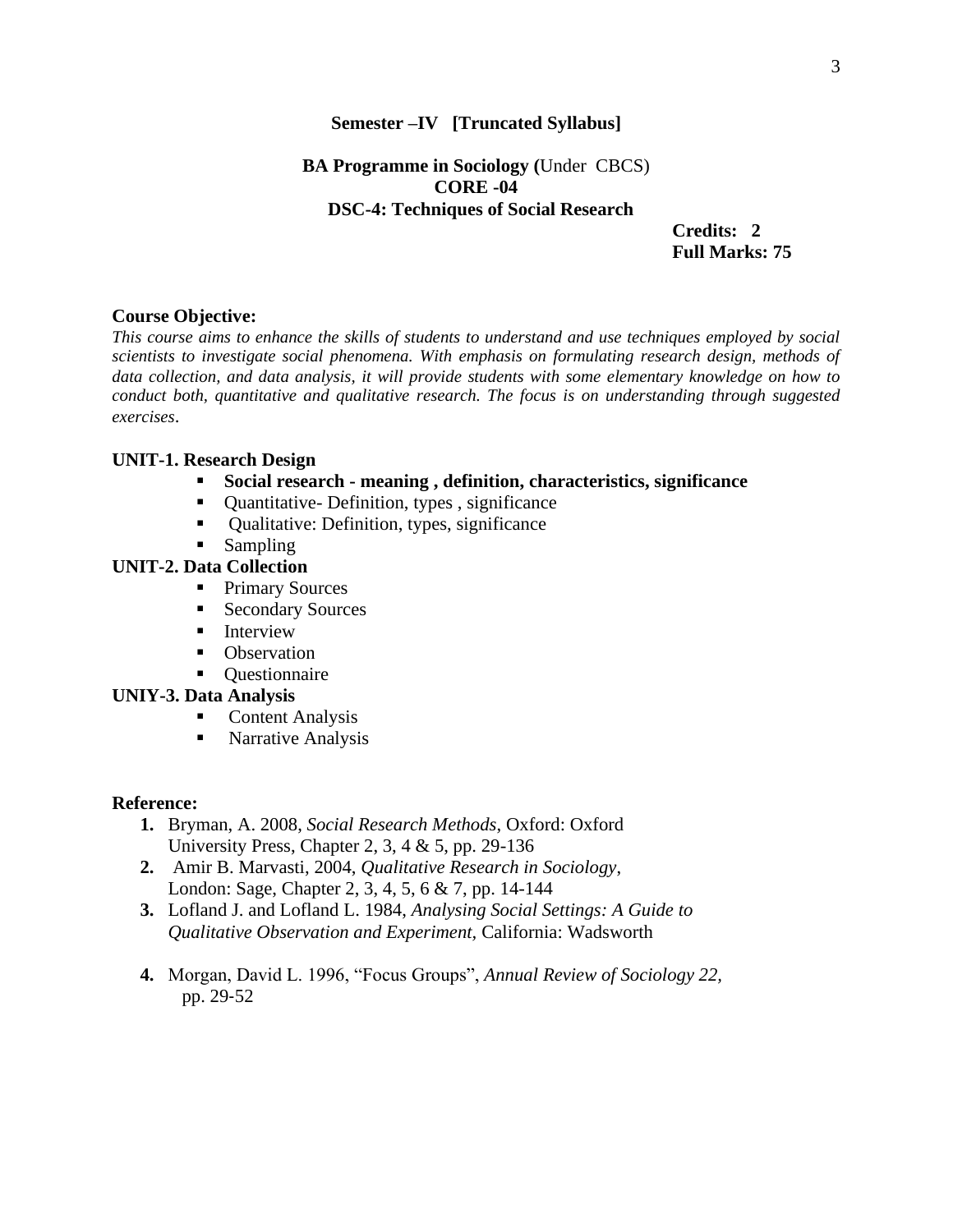# **Semester-IV` [ Truncated Syllabus]**

B.A. Programme in Sociology (Under CBCS)

#### **SEC-02: Visual Sociology**

## **Credits: 2 Full Marks: 75**

*Course Objectives:* 

*This course focuses on doing sociology through forms other than the written in particular Visual object; Visual sociology is an area of sociology concerned with the visual dimensions of social life. It is the use of sociological imagination to tell a story visually about social phenomena such as gender, social status, cultural forms and other social interactions in spatial contexts. Students learn to create sociological portraits, to study sociological landscapes, to do studies on socials traumas and to study signs and representations. Students utilize digital cameras and other recording technology* 

## **Group A**

## **1. Visual Sociology as Method of Sociological Enquiry**

- An Introduction to Visual Sociology
- Vision, Visuality, Scopic regime, Simulacrum,visual cultures.
- **2. Ways of seeing : John Berger**
- **3. Methodological tools for Visual Sociology.**
	- Site, Production, Image, Photography, Audience,
- **4. Discourse and visual culture.** 
	- Discursive formation
	- Power/knowledge

## **Group B**

- **5. Project work:** 
	- Documentary Photography
	- Photo journalism
	- Poster design

## **Reference:**

- 1. Gillian Rose. 2001. Visual Methodologies: An Introduction to interpretation of visual materials'. Sage. New Delhi.
- 2. Terry Barrett, 2000. 'Criticizing Photographs: An Introduction to Understanding Images'. Mountain View, California: Mayfield Publishing Co., 3rd edition.
- 3. Catherine Lutz and Jane Collins, 1993.'Reading National Geographic.' Chicago:University of Chicago Press
- 4. Fred Ritchen,2009. 'After Photography'.WW. Norton Additional Readings:
- 5. Howard Becker, "Visual Sociology, Documentary Photography and Photojournalism:It's (almost) All A Matter of Context" Visual Sociology 10 http://home.earthlink.net/~hsbecker/visual.html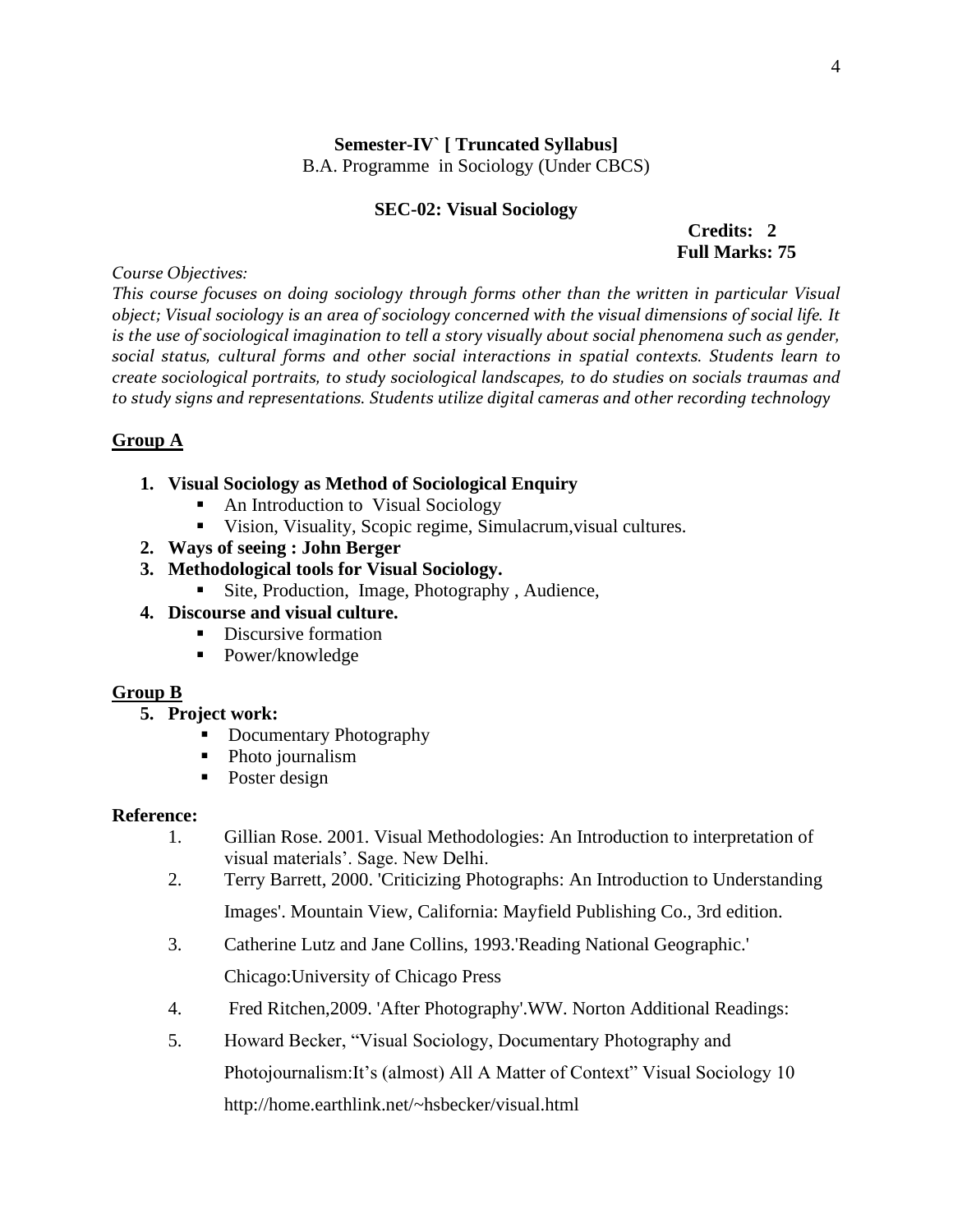- 6. Greg Smith, "Gender Advertisements Revisited: A Visual Sociology Classic" http://www.sociology.org/content/vol002.001/smith.html
- 7. Douglas Harper, 1988, "Visual Sociology: Expanding Sociological Vision", The American Sociologist, Spring. Pp.54-70
- 8. Douglas Harper, "An Argument for Visual Sociology" <http://books.google.com/books?id=zHYzeCh91mwC&pg=PA24&lpg=PA24&dq> =harper+douglas+an +argument+for+visual+sociology&source=web&ots=F0soMEv2xL&sig=r-KZqWnJCuDk-JUOxlprSvrOAs
- 9. Marianne Fulton "Mary Ellen Mark: Some Thoughts" http://digitaljournalist.org/issue9903/mark01.htm
- 10. Streetwise,<http://www.maryellenmark.com/stwise.html>
- 11. Sebastiao Salgado http://www.terra.com.br/sebastiaosalgado/
- 12. Dianne Hagaman, "Connecting Cultures: Balinese Character and the Computer" http://home.earthlink.net/~dhagaman/Bali.html
- 13. "Without Sanctuary" http://www.withoutsanctuary.org
- 14. Walker Evans http://xroads.virginia.edu/~UG97/fsa/welcome.html
- 15. Shahidul Alam, "The Visual Representation of Developing countries by Developmental Agencies and Western Media" http://zonezeoro.com/magazine/articles/shahidul/shahidul.html\
- 16. Bell Hooks, 1995. "In Our glory: Photography and Black Life", in bell hooks, *Art on My Mind: Visual Politics*. New York: New Press. Pp. 54-64.
- 17. "Images of Men: Male Sexuality in Sexual Health Leaflets and Posters for Young People" [http://www.socresonline.org.uk/2](http://www.socresonline.org.uk/2/2/6.html)[/2/6.html](http://www.socresonline.org.uk/2/2/6.html)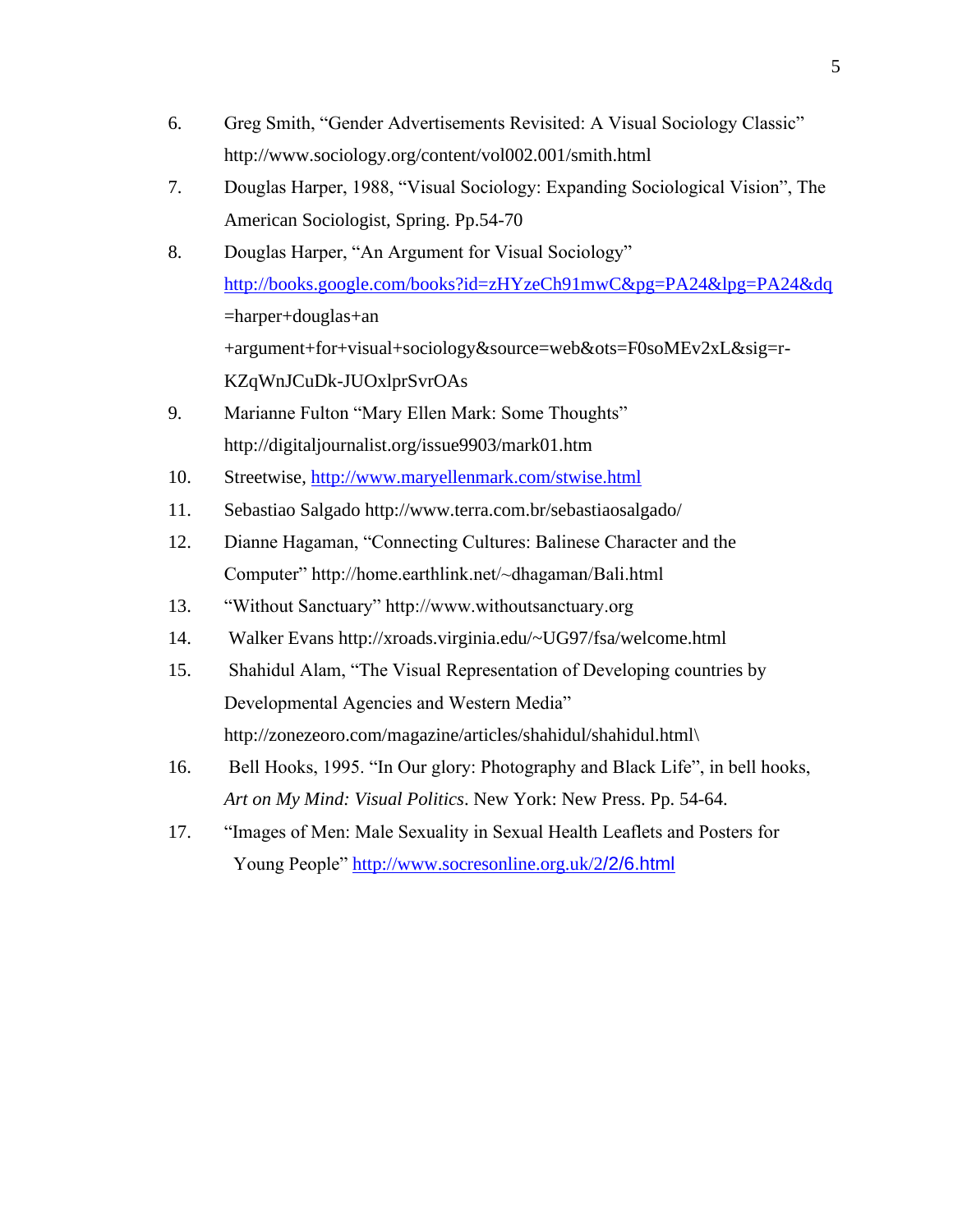Semester-**VI**` [ Truncated Syllabus] B.A. Programme in Sociology(Under CBC)

#### **Discipline Specific Elective (DSE)**

# **DSE-01- [Paper II]: Social Stratification**

 **Credits: 6 Full Marks: 75** 

#### **Course Objectives**

The Course introduces the students the various ideas of social inequality and their socio0logical study. The different forms and institutional manifestations of social stratification are explored here both theoretically and through case studies.

#### UNIT-1: **Social Stratification:**

- Concept, Definition, Characteristics and Approaches
- UNIT-2: Forms of Social Stratification
	- Race: concept nature of inequality,
	- Ethnicity: Concept, Definition, characteristics, nature of inequality
	- Caste: Concept, Definition, characteristics, nature of inequality

#### UNIT-3: Gender

■ Concept – social and cultural construction, inequality, Gender and exclusion

#### UNIT-4: Poverty: Concept, Nature of poverty, Factors and forces of poverty in India

- Nature and cause of rural poverty in India
- Social Exclusion: Concepts and Dimensions

#### UNIT-5: Social mobility

▪ Meaning, Types Barriers of social mobility, mobility and change.

#### **Reference:**

- **1.** Béteille, A. 1983. 'Introduction in Andre Béteille (ed.): *Equality and Inequality: Theory and Practice*; Delhi: Oxford University Press. pp.1‐ 27
- **2.** Gupta, D. 1991. 'Hierarchy and Difference' in Dipankar Gupta (ed*.)*
- **3.** William, Jutius Wilson 1978, *The Declining Significance of Race Blacks and Changing American Institution.* University of Chicago Press pp. 1 – 23 & 183-188.
- **4.** Joe,R. Feagin 'The Continuing Significance of Race' *American Sociological Review,*  56, (Feb‐91) pp 101‐116.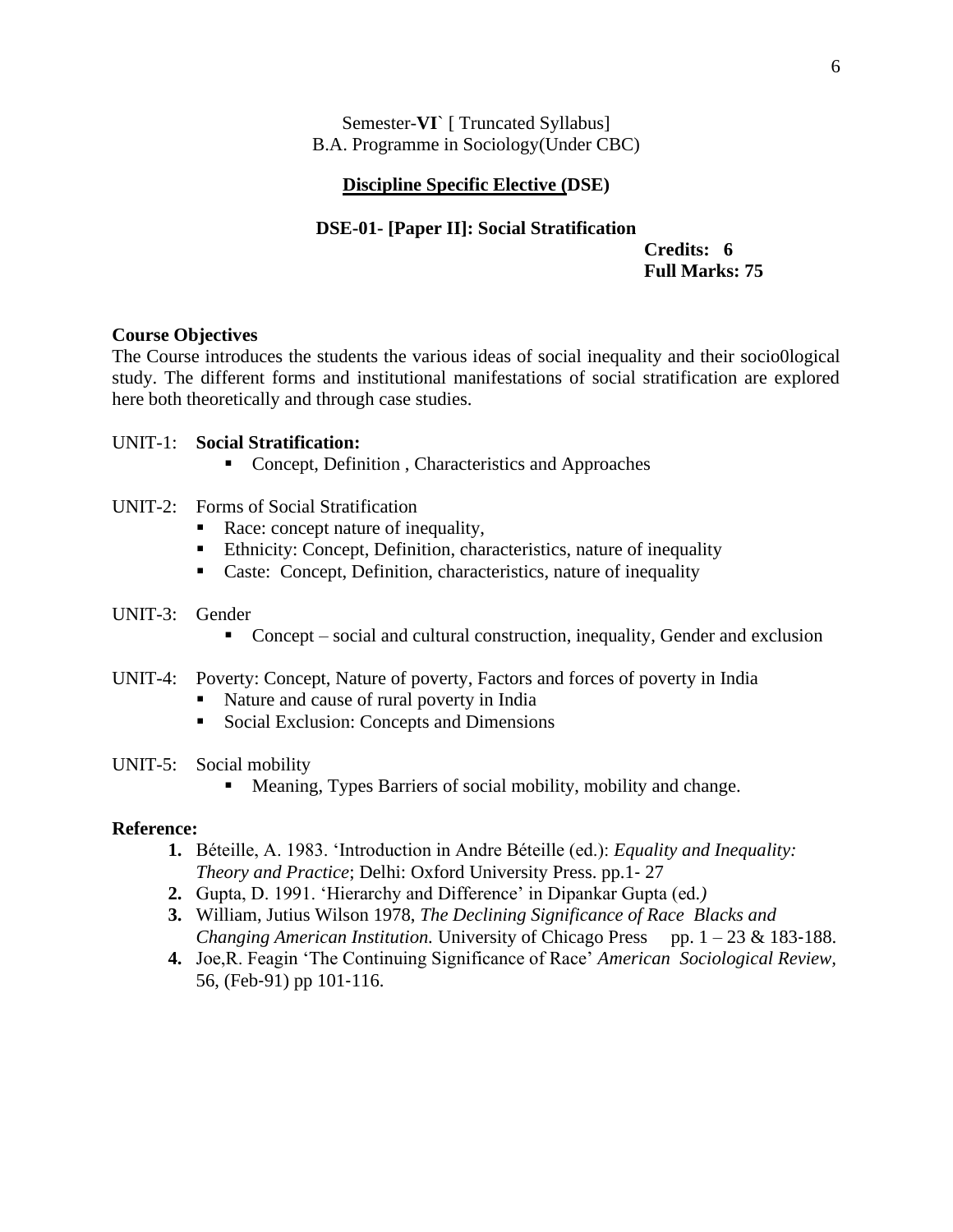- **5.** McClintock, Anne, and George Robertson. 'Soft‐soaping Empire Commodity Racism and Imperial Advertising' In Nicholas Mirzoef (ed) *The Visual Culture Reader:*  Second Edition. 2002. Routledg Taylor & Francis Group, 304-316
- **6.** Barth, F. (ed), *Ethnic Groups and Boundaries,* Little Brown and Co Boston, 1969, pp‐10‐16.
- **7.** Immanuel, Maurice Wallerstein, *The Construction of Peoplehood Racism, Nationalism, Ethnicity*,1991, London Press, pp‐71‐85.
- **8.** Béteille, A. *Caste, Class and Power* Chapter: 1, Oxford University Press, 1971.
- **9.** Sharma, Ursula. 1999. *Caste*. Open University Press, pp.1‐94.
- **10.** Debe, Leela. 1996 "Caste and Women" in M.N. Srinivas (ed.) *Caste: It Twentieth Century Avatar,* New Delhi: Penguin.
- **11.** Maria Charles and David B. Grusky. *Occupational Ghettos: The Worldwide Separation of Women and Men,* Stanford University Press, 2004p 389‐402.
- **12.** Papanek, Hanna. 1990. "To Each Less Than She Needs, From Each More Than She Can Do: Allocations, Entitlements and Value" in Irene Tinker (ed.),*Persisting Inequality: Women World Development*, Oxford: Clarendon Press, pp. 121‐164.
- **13.** Timothy Smeeding, 'Poorer by Comparison; Poverty, Work and Public Policy in Comparative Perspective', *Pathways Magazine,* Stanford Centerfor the Study of Poverty and Inequality, Winter 2008, pp1‐25.
- **14.** Newman, K. S and Victor Tan Chen.2007. *The Missing Class: Portraits of the Near Poor in America*, Boston: Beacon Press Book, pp1‐10.
- **15.** Breigher,R.L.(ed)1990. *Social Mobility and Social Structure.* New York; Cambridge University Press, Ch. 5, pp.103‐30.
- **16.** Grusky, D.V. 1994. *Social Stratification Perspective.* Boulder: Westview Press, Part I V, pp 245‐264.
- **17.** Macleod, Jay. 1987. 'Leveled Aspirations: Social Reproduction Takes its Toll', in *Ain't No Makin It: Aspirations and Attainment in a Low Income Neighbourhood.* USA: Westview Press, pp. 112‐136.
- **18.** Bettie, Julie. 2003. Women without Class: Girls, Race, and Identity. California: University of California Press, pp 57-94.
- **19.** Breigher,R.L.(ed)1990. *Social Mobility and Social Structure.* New York; Cambridge University Press, Ch. 5, pp.103‐30.
- **20.** Grusky, D.V. 1994. *Social Stratification Perspective.* Boulder: Westview Press, Part I V, pp 245‐264.
- **21.** Macleod, Jay. 1987. 'Leveled Aspirations: Social Reproduction Takes its Toll', in *Ain't No Makin It: Aspirations and Attainment in a Low Income Neighbourhood.*  USA: Westview Press, pp. 112‐136.
- **22.** Bettie, Julie. 2003. Women without Class: Girls, Race, and Identity. California: University of California Press, pp 57-94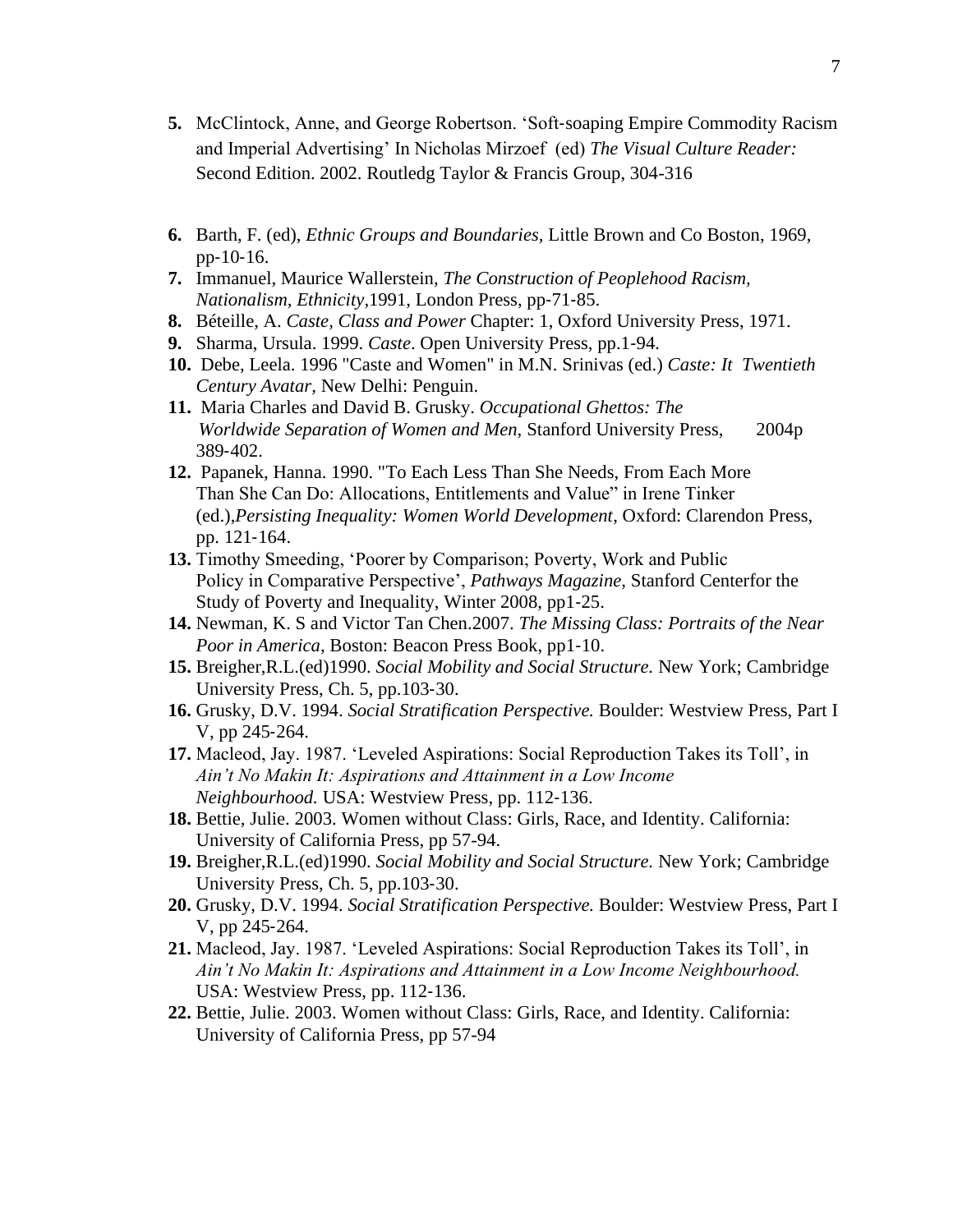Semester-VI` [ Truncated Syllabus]

B.A. Programme in Sociology(Under CBC)

G E -01( Paper –II) : **Population and Society Credits: 6 Full Marks: 75**

#### Course Objective:

*This course provides a critical understanding of the interface between population and society. It analyses the role of fertility, mortality and migration on the composition, size, and structure of population. The course addresses the issue of domestic and international population movements and their economic, political and social implications.*

Course content:

Unit-1. Introducing Population Studies:

• Scope and subject matter of demography

Unit-2: The Theories of population

- Malthusian Theory
- Post-Malthusian
- Marxist

Unit-3: Population, Social Structure and Processes:

- Fertility-Factors of high growth, Reproduction,
- Mortality concept and Causes of High mortality
- Recent Trend of Declining Mortality.

Unit-4: Population Dynamics and Development

• Population Programmes and Policies

References:

- 1. Durkheim, Emile. 1982 (1895). *The Rules of Sociological Method*. (trans. W.D. Halls). New York: The Free Press, pp. 136-137; 188, 203.
- 2. 1.1.2 Cox, Peter Richmond. 1950. Demography. University of California Press, pp. 01- 08.
- 3. Sinha, V.C. and Zachriah E.2007, Elements of Demography,Allied Publishers, Pvt Ltd. Ch. 1. Pp1-12, Ch.15. Pp 224-235. New Delhi
- 4. Davis, Kingsley. 1951. 'Caste and Demography', Population of Indiaand Pakistan, Princeton, NJ: Princeton University Press, pp. 52-60.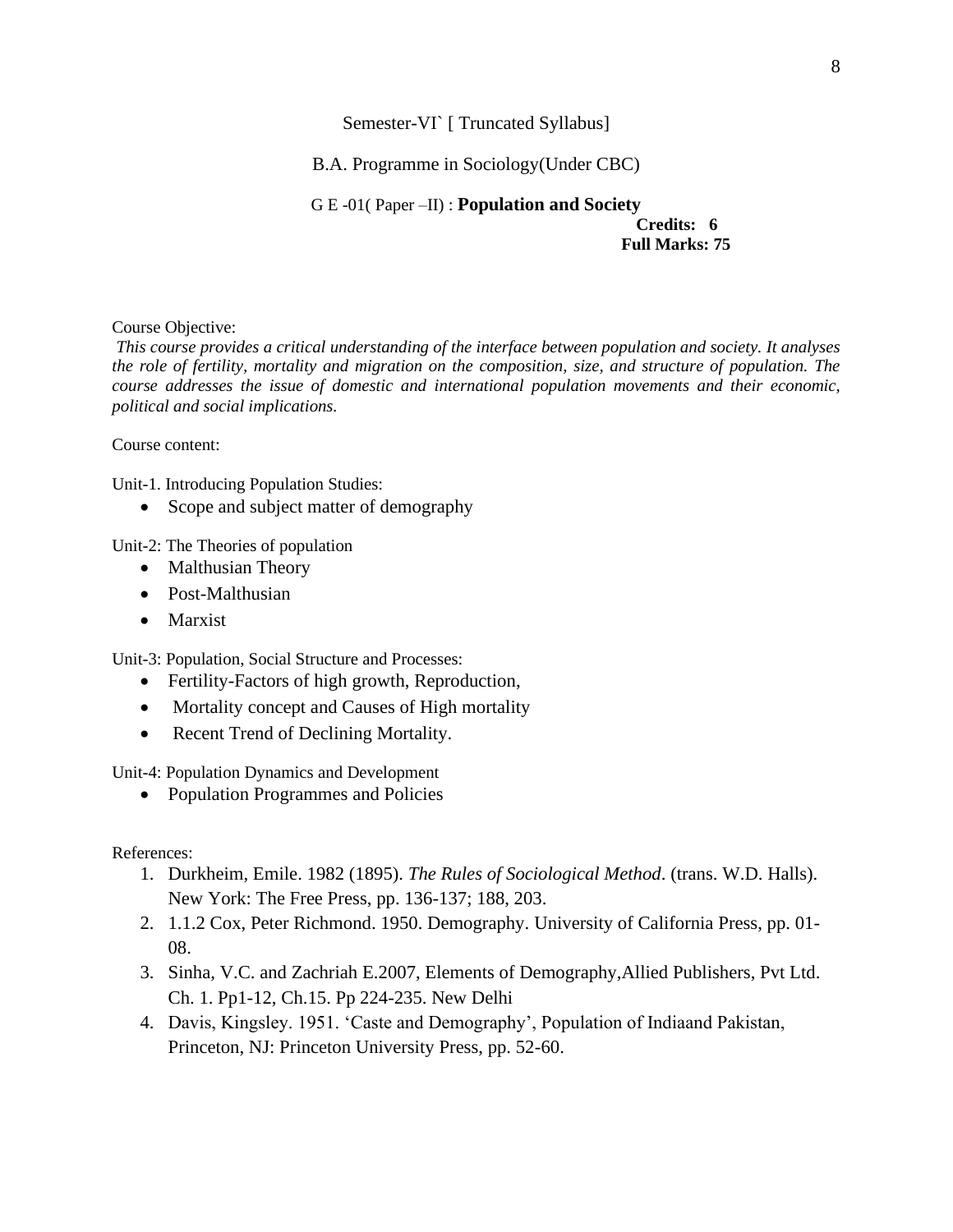- 5. Guilmoto, Christophe Z. 2011. 'Demography for Anthropologists:opulations, Castes, and Classes'. In Isabelle Clark-Decès (ed.). ACompanion to the Anthropology of India, Blackwell Publishing Ltd.pp. 25-41.
- 6. Malthus, Thomas Robert. 1986. An Essay on the Principle ofPopulation. London: William Pickering, Chapters 1-2, pp. 01-11.
- *7.* Dudley, Kirk. 1996. 'Demographic Transition Theory', *PopulationStudies,* 50(3): 361- 387.
- 8. Premi, Mahendra K. 2006. 'Population Composition (Age and Sex)',Population of India: In the New Millennium. New Delhi: National Book Trust,pp.103-127
- 9. Visaria, Pravin and Visaria, Leela. 2006. 'India's Population: Its Growth and Key Characteristics'. In Veena Das (ed.). Handbook of Indian Sociology, New Delhi:Oxford University Press, pp. 61-77.
- 10. Heer, David M. and Grigsby, Jill S. 1992. 'Fertility', Society and Population.

New Delhi: Prentice-Hall, pp. 46-61.

- 11. Haq, Ehsanul. 2007. 'Sociology of Infant Mortality in India', Think IndiaQ*uarterly*, July-September, 10(3): 14-57.
- 12. Jeffrey, Roger and Jeffrey, Patricia. 1997. Population, Gender and Politics: Demographic Change in Rural North India. Cambridge:Cambridge University Press, pp. 117-164.
- 13. Patel, Tulsi. 2007. 'Female Foeticide: Family Planning and StateSocietyIntersection in India'. In T. Patel (ed.). Sex-selective Abortionin India: Gend*er, Society and New Reproductive Technologies*. NewDelhi: Sage Publications, pp. 316-356.
- 14. Kaur, Ravinder. 2004. 'Across Region Marriages: Poverty, FemaleMigration and the Sex Ratio', Economic & Political Weekly, XXXIX(25): 2595-2603.
- 15. Xaxa, Virginius. 2004. 'Women and Gender in the Study of Tribes inIndia', Indian Journal of Gender Studies, 11(3): 345-367.
- 16. Chopra, Radhika. 2011. Militant and Migrant: The Politics and SocialHi*story of Punjab.*  Routledge Publications, pp. 88-134.
- 17. Furedi, Frank. 1997. Population and Development: A CriticalIntroduction. Oxford: Polity Press, Chapters 4&5, pp. 40-55. 4.2.1
- 18. Visaria, P. 1976. 'Recent Trends in Indian Population Policy',Economic and Political Weekly, August, 2: 31-34.
- 19. Government of India. 2000. National Population Policy. New Delhi(http://www.populationcommission.nic.in/facts1.htm).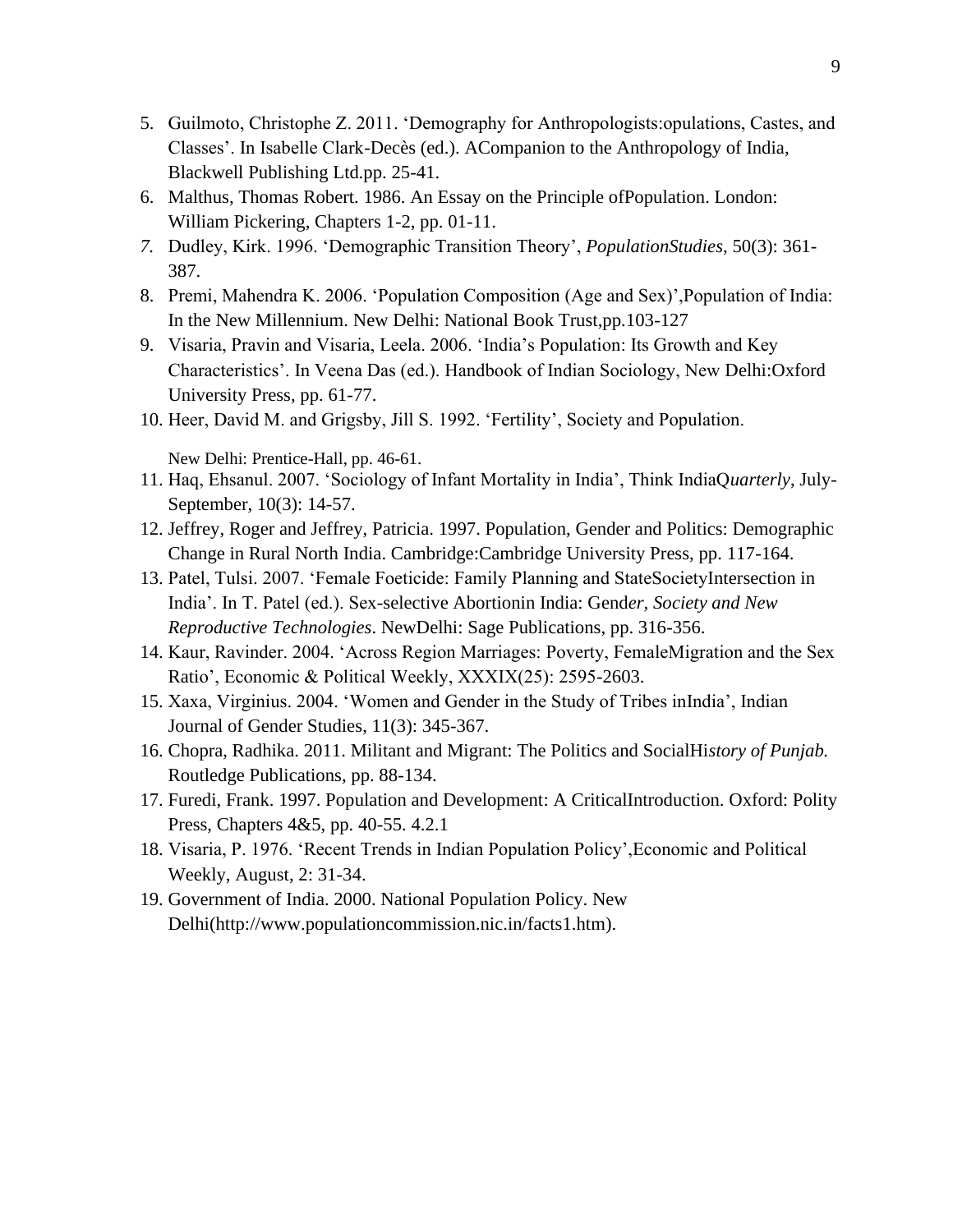Semester-VI` [ Truncated Syllabus] B.A. Programme in Sociology(Under CBC)

## **SEC-01: (Paper II): Visual Sociology**

 **[ Credits: 2] Full Marks: 75** 

*Course Objectives:* 

*This course focuses on doing sociology through forms other than the written in particular Visual object; Visual sociology is an area of sociology concerned with the visual dimensions of social life. It is the use of sociological imagination to tell a story visually about social phenomena such as gender, social status, cultural forms and other social interactions in spatial contexts. Students learn to create sociological portraits, to study sociological landscapes, to do studies on socials traumas and to study signs and representations. Students utilize digital cameras and other recording technology* 

## **Group A**

## **6. Visual Sociology as Method of Sociological Enquiry**

- An Introduction to Visual Sociology
- Vision, Visuality, Scopic regime, Simulacrum,visual cultures.
- **7. Ways of seeing : John Berger**
- **8. Methodological tools for Visual Sociology.**
	- Site, Production, Image, Photography, Audience,

## **9. Discourse and visual culture.**

- Discursive formation
- Power/knowledge

## **Group B**

## **10. Project work:**

- Documentary Photography
- Photo journalism
- Poster design

## **Reference:**

- 1. Gillian Rose. 2001. Visual Methodologies: An Introduction to interpretation of visual materials'. Sage. New Delhi.
- 2. Terry Barrett, 2000. 'Criticizing Photographs: An Introduction to Understanding Images'. Mountain View, California: Mayfield Publishing Co., 3rd edition.
- 3. Catherine Lutz and Jane Collins, 1993.'Reading National Geographic.'

Chicago:University of Chicago Press

4. Fred Ritchen,2009. 'After Photography'.WW. Norton Additional Readings: